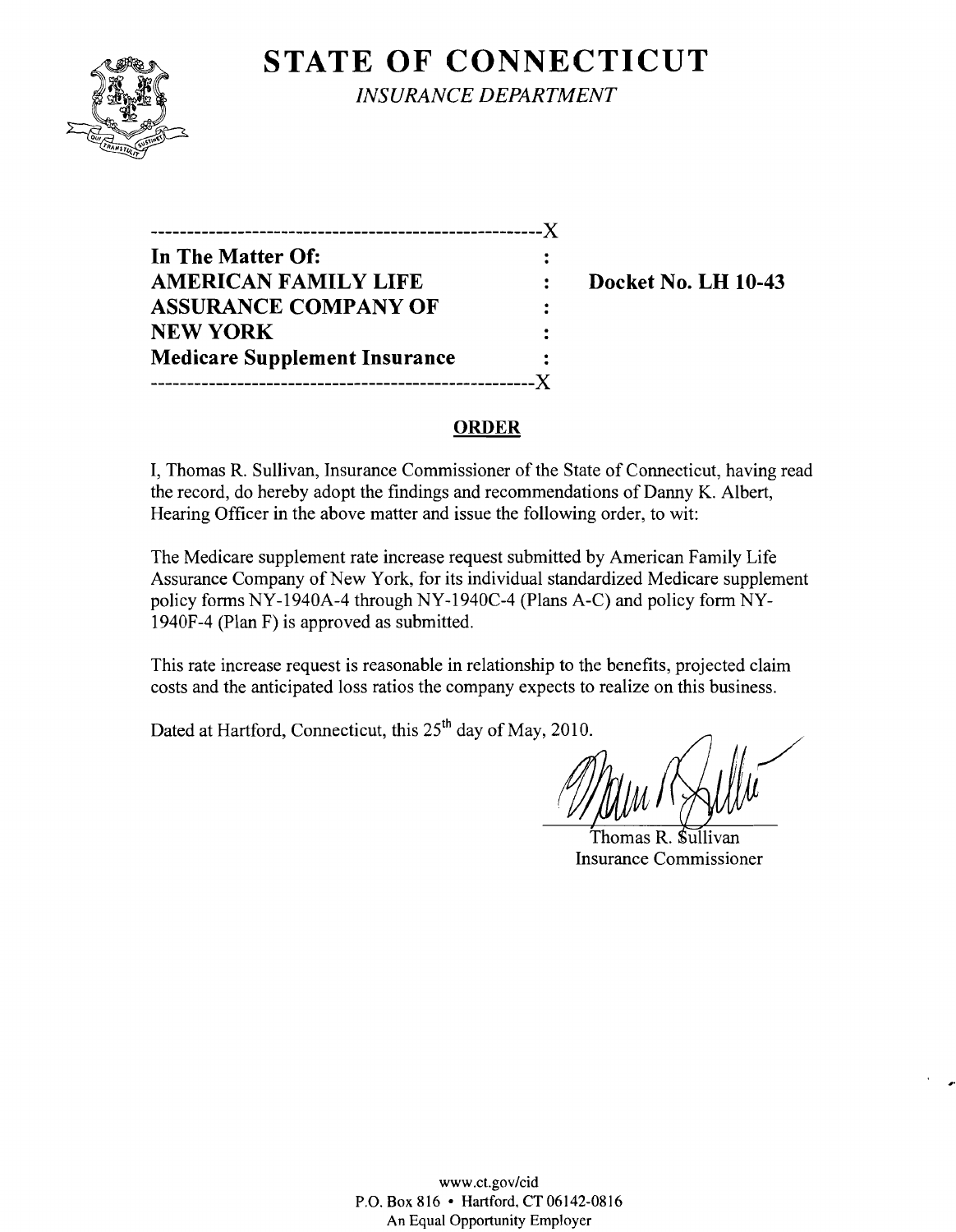## **STATE OF CONNECTICUT**



*INSURANCE DEPARTMENT* 

| In The Matter Of:                    |    |
|--------------------------------------|----|
| <b>AMERICAN FAMILY LIFE</b>          |    |
| <b>ASSURANCE COMPANY OF</b>          | Ξ. |
| <b>NEW YORK</b>                      |    |
| <b>Medicare Supplement Insurance</b> | ٠. |
|                                      |    |

**Docket No. LH 10-43** 

## **PROPOSED FINAL DECISION**

## **1. INTRODUCTION**

The Insurance Commissioner of the State of Connecticut is empowered to review rates charged for individual and group Medicare supplement policies sold to any resident of this State who is eligible for Medicare. The source for this regulatory authority is contained in Chapter 700c and Section 38a-495a of the Connecticut General Statutes.

After due notice a hearing was held at the Insurance Department in Hartford on May 11, 2010 to consider whether or not the rate increase requested by American Family Life Assurance Company of New York on its individual standardized Medicare supplement business should be approved.

No members from the general public attended the hearing.

No representatives from the company attended the hearing.

The hearing was conducted in accordance with the requirements of Section 38a-474, Connecticut General Statutes, the Uniform Administrative Procedures Act, Chapter 54 of the Connecticut General Statutes, and the Insurance Department Rules of Practice, Section 38a-8-I et seq. of the Regulations of Connecticut State Agencies.

A Medicare supplement (or Medigap) policy is a private health insurance policy sold on an individual or group basis which provides benefits that are additional to the benefits provided by Medicare. For many years Medicare supplement policies have been highly regulated under both state and federal law to protect the interests of persons eligible for Medicare who depend on these policies to provide additional coverage for the costs of health care.

Effective December 1,2005, Connecticut amended its program of standardized Medicare supplement policies in accordance with Section 38a-495a of the Connecticut General Statutes, and Sections 38a-495a-I through 38a-495a-2I of the Regulations of Connecticut Agencies. This program, which conforms to federal requirements, provides that all insurers offering Medicare supplement policies for sale in the state must offer the basic

> www.ct.gov/cid P.O. Box 816 • Hartford. CT 06142-0816 An Equal Opportunity Employer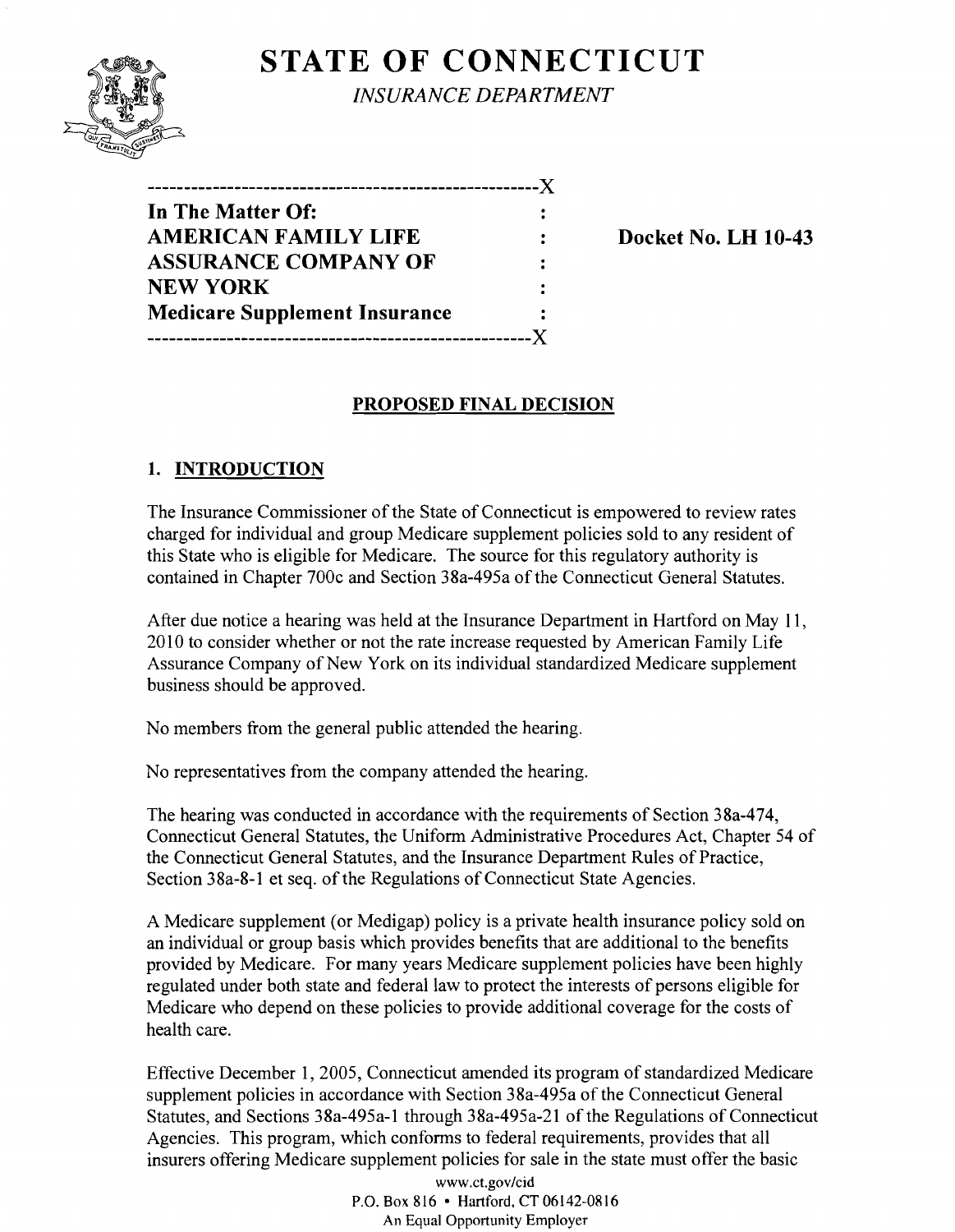"core" package of benefits known as Plan A. Insurers may also offer anyone or more of eleven other plans (Plans B through L).

Effective January 1,2006, in accordance with Section 38a-495c of the Connecticut General Statutes (as amended by Public Act 05-20) premiums for all Medicare supplement policies in the state must use community rating. Rates for Plans A through L must be computed without regard to age, gender, previous claims history or the medical condition of any person covered by a Medicare supplement policy or certificate.

The statute provides that coverage under Plan A through L may not be denied on the basis of age, gender, previous claims history or the medical condition of any covered person. Insurers may exclude benefits for losses incurred within six months from the effective date of coverage based on a pre-existing condition.

Effective October 1, 1998, carriers that offer Plan B or Plan C must make these plans as well as Plan A, available to all persons eligible for Medicare by reason of disability.

Insurers must also make the necessary arrangements to receive notice of all claims paid by Medicare for their insureds so that supplemental benefits can be computed and paid without requiring insureds to file claim forms for such benefits. This process of direct notice and automatic claims payment is commonly referred to as "piggybacking" or "crossover".

Sections 38a-495 and 38a-522 of the Connecticut General Statutes, and Section 38a-495a-l0 of the Regulations of Connecticut Agencies, state that individual and group Medicare supplement policies must have anticipated loss ratios of 65% and 75%, respectively. Under Sections 38a-495-7 and 38a-495a-10 of the Regulations of Connecticut Agencies, filings for rate increases must demonstrate that actual and expected losses in relation to premiums meet these standards, and anticipated loss ratios for the entire future period for which the requested premiums are calculated to provide coverage must be expected to equal or exceed the appropriate loss ratio standard.

Section 38a-473 of the Connecticut General Statutes provides that no insurer may incorporate in its rates for Medicare supplement policies factors for expenses that exceed 150% of the average expense ratio for that insurer's entire written premium for all lines of health insurance for the previous calendar year.

### II. **FINDING OF FACT**

After reviewing the exhibits entered into the record ofthis proceeding, and utilizing the experience, technical competence and specialized knowledge of the Insurance Department, the undersigned makes the following findings of fact:

- 1. American Family Life Assurance Company of New York is requesting a rate increase of 8.5% on its individual standardized plans A, B, C, and F.
- 2. There were 15 policies in-force in Connecticut and 447 policies nationwide as of 12/31/09.
- 3. Plan A was offered to the disabled.